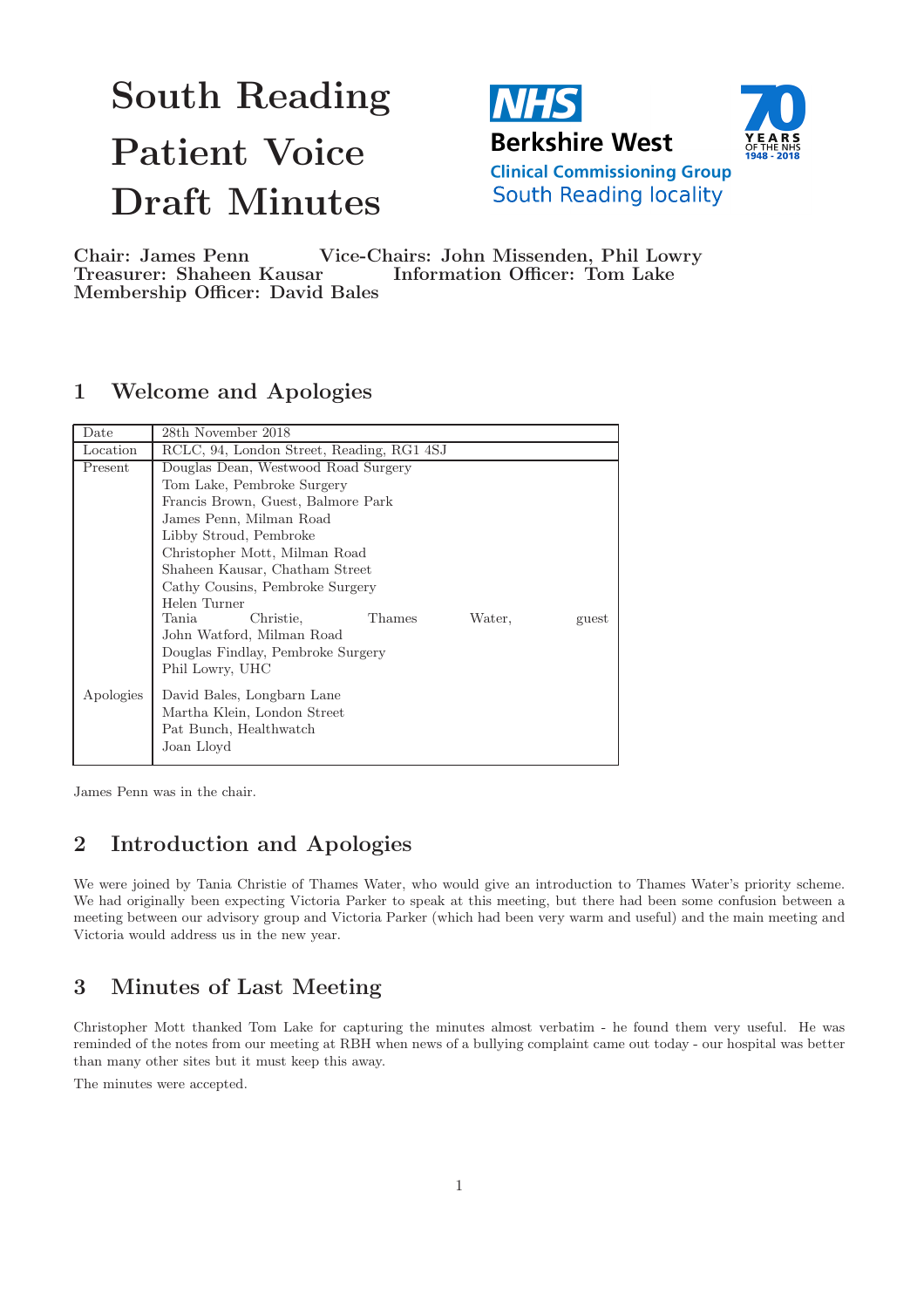# 4 Review of the Year - Tom Lake

Tom Lake briefly presented a review of the year with our meetings, activities and concerns as well as a set of suggestions for topics for the next year.

Douglas Findlay: Ask Dr Thava to come back to take up engagement from last visit.

Francis Brown: Some surgeries in Reading are getting a poor deal - we should play a role in pointing that out. We are not getting representatives from those surgeries - perhaps they are used to the situation - but we should pursue this.

James Penn: I had a good informal meeting with Steph Francis after the rather unproductive formal meeting with her and Wendy Bower. She offered to send us material as sent to surgeries. Our advisory group had a very positive meeting with Victoria Parker - the new head of communications for the RBH and the ICS.

I also had a meeting with Helen Clark re Walk-In Centre and problems with South Reading surgeries.

We are achieving a dialogue - meeting people at the end of these meetings in public.

No more than 4 hours ago I had an encounter with someone running a pharmaceutical company - who suggests applying for funding.

Douglas Findlay: In this year we should make contact with the volunteers at RBH. This is an untapped source of people who want to help and make a difference in the health service. Think about how we can get more action from the activities sometimes the payback is smaller than the effort. Perhaps we could get invited to a volunteers network group. I would like to get more older schoolkids involved.

If we work with young volunteers we can activate them as health citizens.

James Penn: One problem I have encountered - Reading College won't allow any posters.

Libby Stroud: Even between the ages of 16 and 18 you have to consider confidentiality/safeguarding at the level appropriate to children.

#### 5 Finances

Shaheen Kausar ran through the report.

James Penn: Could we produce an annual report which could be used to put our name and activities about? Steph Francis might find it useful.

#### 6 Election of Officers

Cathy Cousins took over the chair for the election of the chair for the next year. Nomination for chair: James Penn (Shaheen Kausar, sec. Phil Lowry) Approved. Nomination for Treasurer: Shaheen Kausar (Tom Lake, sec. Douglas Findlay) Approved. Nomination for Vice Chair: Phil Lowry (Tom Lake, sec. Shaheen Kausar) Approved. Nomination for Information Officer: TL (Phil Lowry, sec. Douglas Dean) Approved. Nomination for Membership Officer: Cathy Cousins (Tom Lake, Shaheen Kausar) Approved.

# 7 Thames Water Priority Scheme - Tania Christie

#### Contact: tania.christie@thameswater.com

Tania Christie: What's the connection with the NHS?

Phil Lowry: Clean water.

Tania Christie: I am the partnership coordinator for Thames Water. I recently met the Renal Coordinator at RBH. He told me that the NHS Long Term Plan antiicpates a 10% annual increase in dialysis. The NHS encourages self-care and home dialysis. Thames Water proposes to support these patients who are highly dependent on their water supply for dialysis etc. We have established a protocol for what to do if the water supply fails. What does Thames Water do if a group of houses has a failure in water supply? Currently, bring along lots of bottled water and text and phone the affected people. Most can fetch their water but some will be unable to fetch water. We need to identify customers on a priority register according to their dependence on the water supply. Of course there may be difficulties. Firstly, communication difficulties, understanding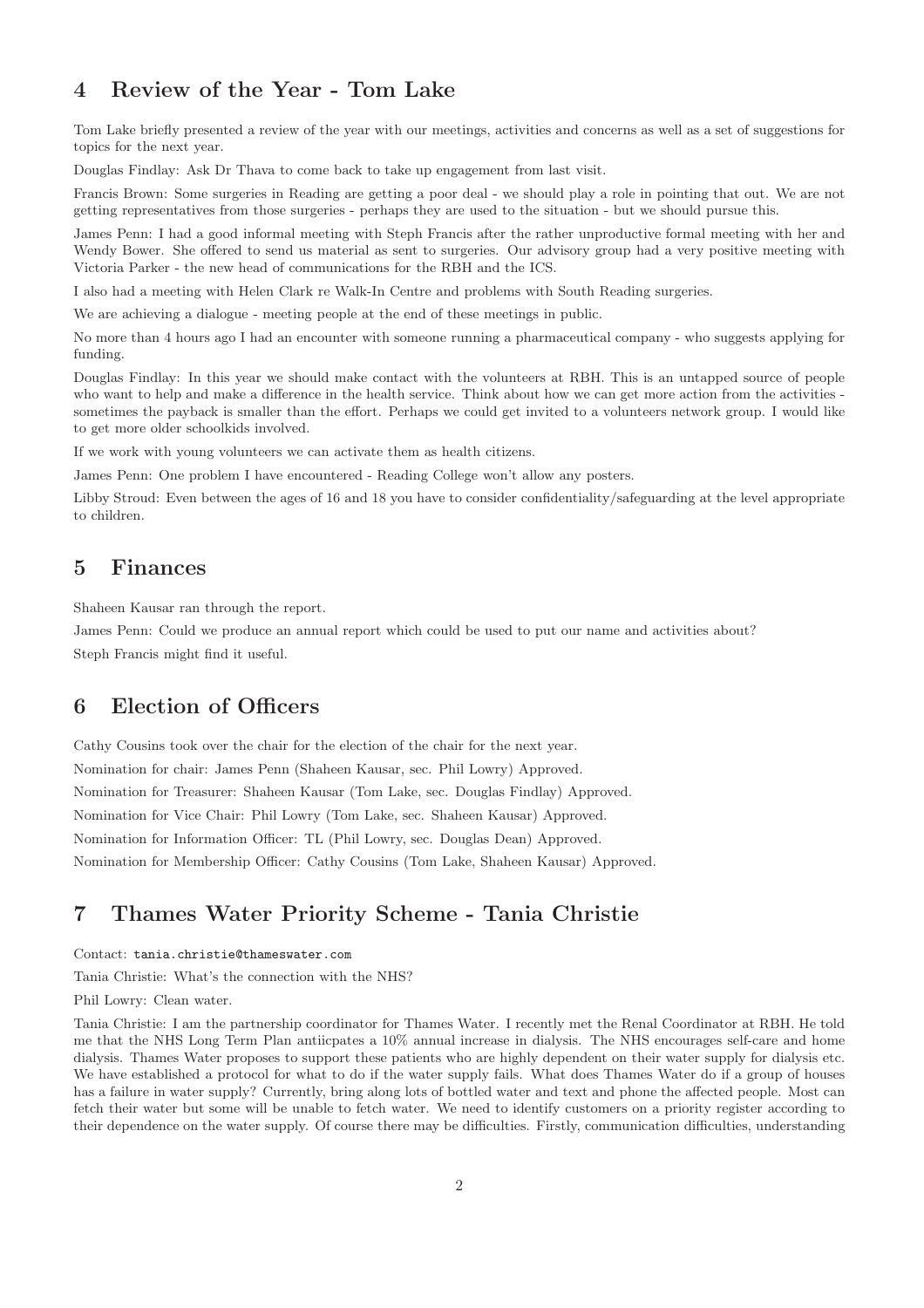and speech difficulties. Secondly, they may be unable to fetch water. We make available a form to register for priority for emergency help with water and electricity. Currently we have registered 40,000 but our target is 145,000. Please tell me how I can reach it.

Tom Lake: It is important to keep such a register up-to-date. It easily gets out of date.

Douglas Findlay: Could we make this 2-way? - we could create a partnership. Showing how people can get active in the NHS.

Francis Brown: When I did some work for Thames Water the boardroom was available for community meeting. Could that still be the case?

Your register could tie in with end-of-life identification on GP's records. That could tie in to this identification of vulnerability to water/electricity failure.

James Penn thanked Tania for her interesting talk and hoped that we might find a way to work together in the future.

#### 8 PPG Reports

#### 8.1 Milman Road

Christopher Mott: We had our first clinically supported meeting on 8th December with Dr Bu Thava attending. Paul Williams is working very hard at keeping things going. There was a good  $Q\&A$  with Dr Thava.

Douglas Findlay: What are we doing with regard to alliances? We should think about how we fit around the new configuration.

Christopher Mott: They see themselves as making a positive contribution to healthcare in South Reading - including taking part in clinical trials and offering new services.

Francis Brown: We know a lot is changing, people are going to be seen more in primary care, but not much quantification yet.

Douglas Findlay: NHS England is discussing urgent care at the primary care level. One of the options is no access to general practice except via the 111 service. I think we need to hold onto our access to primary care as a right. Continuity of care is beneficial.

Continuity of care is not necessarily seeing the same person but having the same person responsible for your care.

Seeing the same person is really important at end-of-life.

Francis Brown: There has to be one person taking responsibility.

Libby Stroud: That is continuity of care - or the named GP as for over 75s.

### 9 Disappointing Experiences in Primary Care

Francis Brown let members through his paper.

Francis Brown: Frist let me point our an error - pages 2 and 3 - the third column should be for 2017.

Out of 16 surgeries in South Reading, 6 concern me. I am basing this on the published data - the annual GP Patient Survey and just 3 or 4 of the questions in that survey, as selected by NHS Choices. Are any of the surgeries in the bottom 10% for one of the questions? Two years in a row in the bottom 10% is poor. Is the patient list size falling? Also the Friends and Family Test results published monthly on a national web site, provided that there sufficient responses (I require 40 or more). The Walk-In Centre has plenty of responses and the results are abysmal.

My greatetst concern is with South Reading surgery - the annual survey results are poor and the Friends and Family test results are not published. The list size is rising because a nearby practice closed. A practice under stress with numbers rising should ring alarm bells.

The Walk-In Centre again hasn't done well for 2 years. Friends and Family test results are falling badly. And it has had a nearly 5% increase in patients from Priory Avenue. Chatham Street is less concerning but the results are not great. Longbarn Lane again is concerning with variable Friends and Family Test results.

Libby Stroud: Melrose have taken on people from Priory Avenue - e.g. 3% increase.

Tom Lake: What to do about all this?

Douglas Findlay: They are all mandated under a standard contract. Even though they are independent that means that the CCG can measure and performance manage e.g. QOF etc. In this coming year we should call the surgeries to account on behalf of the population that they and we serve. They could be giving compromised care.